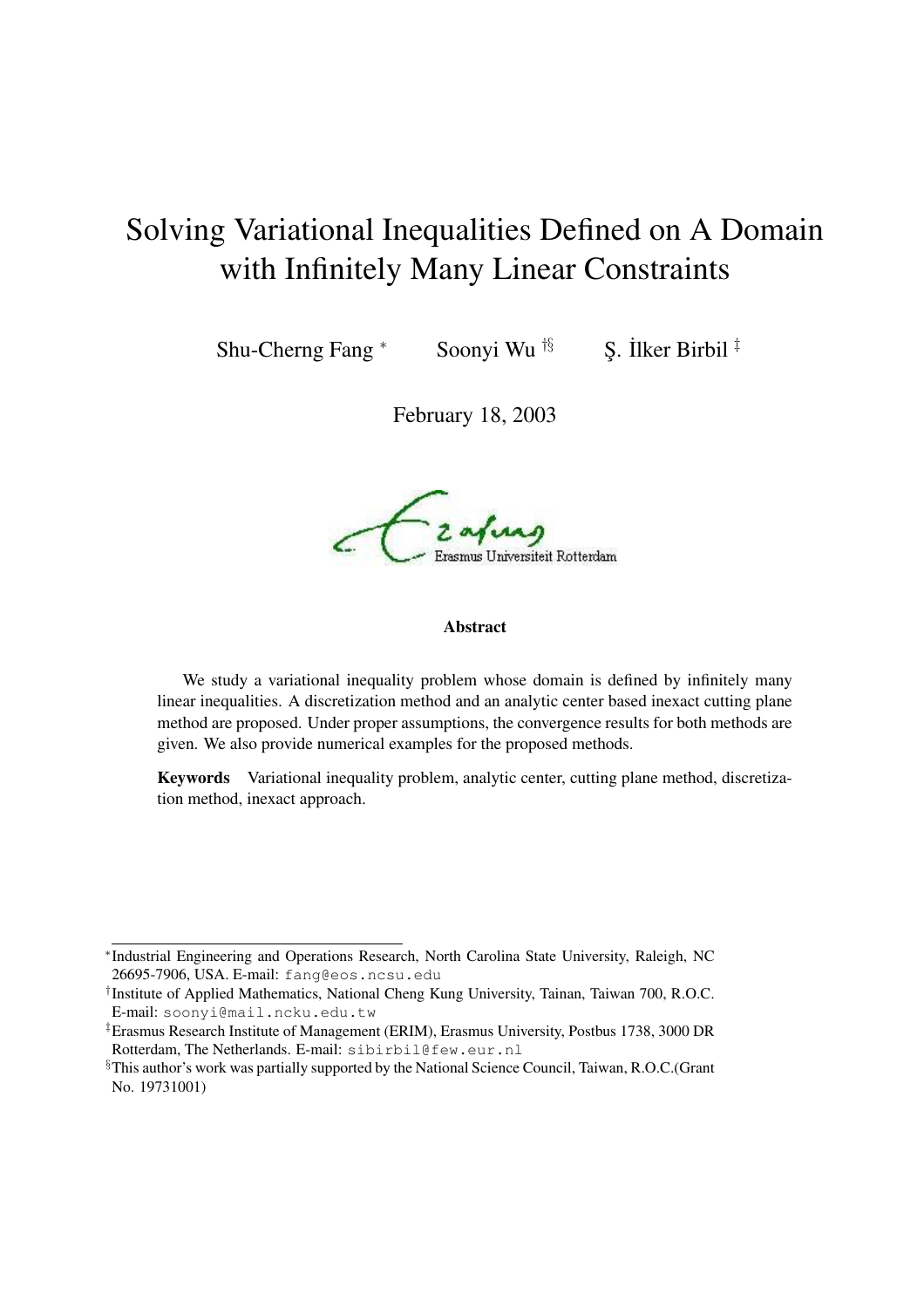#### **1 Introduction**

Let X be a nonempty subset of  $R^n$  and F be a function from  $R^n$  to itself. The finite dimensional variational inequality problem, denoted by  $VI(X, F)$ , is to find a vector  $x^* \in X$  such that

$$
F(x^*)^T(x - x^*) \ge 0 \text{ for all } x \in X. \tag{1}
$$

The development of the theory, algorithms and applications of finite dimensional variational inequalities can be found in [Harker and Pang, 1990]. Although the theory is very rich, the history of designing algorithms for finite dimensional variational inequalities is relatively short. Moreover in practice, most algorithms work only when  $X$  exhibits a certain special geometric structure (such as the positive orthant of  $R<sup>n</sup>$  or a polyhedral set).

Like in [S.-C. Fang and Sun, 2002], in this paper we consider a setting for which  $X$  is a nonempty, bounded set defined by

$$
X = \{x \in R^n | \langle u(t), x \rangle - \lambda(t) \le 0 \text{ for all } t \in T \},\tag{2}
$$

where T is a nonempty compact subset of R,  $u(t): T \to R^n$  and  $\lambda(t): T \to R$  are continuous on  $T$ . Since there may be infinitely many linear inequalities involved in defining  $X$ , we call this setting a linear semi-infinite variational inequality problem, or  $LSIVI(X, F)$  in short.

Notice that when  $F$  is a continuous pseudomonotone mapping (to be defined in later sections) from X to  $R^n$ , it is not difficult to prove that  $x^* \in X$  solves LSIVI(X, F) if and only if it solves the following problem:

$$
F(x)^{T}(x - x^{*}) \ge 0 \text{ for all } x \in X,
$$
\n(3)

which we denote as  $DLSIVI(X, F)$ . Also notice that  $DLSIVI(X, F)$  is equivalent to a convex feasibility problem [J.-L. Goffin and Ye, 1993, 1996, J.-L. Goffin and Zhu, 1997, Goffin and Vial, 1999, Luo and Sun, 1999, 2000], i.e., finding a point  $x^*$  in a convex set defined by an infinite number of linear inequalities

$$
S = \{x^* \in X | F(x)^T x^* \le F(x)^T x \text{ for all } x \in X\}.
$$
 (4)

A new development is using analytic center based cutting plane methods to solve variational inequalities [J.-L. Goffin and Zhu, 1997, Lüthi and Bueler, 2000, Magnanti and Perakis, 1995, Marcotte and Zhu, 2001]. This approach combines the feature of interior point methods with the classical cutting plane scheme. Recently, the authors in [S.-C. Fang and Sun, 2002] presented an analytic center based cutting plane method for solving a general semi-infinite variational inequality problem.

In this paper, we focus on the semi-infinite variational inequality problems whose domains are defined by infinitely many linear constraints. We first study a discretization approach for solving  $LSIVI(X, F)$  and show a convergence result under proper assumptions. The quality of solutions obtained by the discretization approach depends on the expansive sequence used. It is hard to provide any quantitative statement. Then, we propose an analytic center based "inexact" cutting plane method and give its convergence proof. Unlike other cutting plane methods, such as the one used in [S.-C. Fang and Sun, 2002], the proposed method requires only an "inexact" solution to a variational inequality problem at each iteration. Also, the quality of solutions obtained by the proposed inexact method can be carefully analyzed.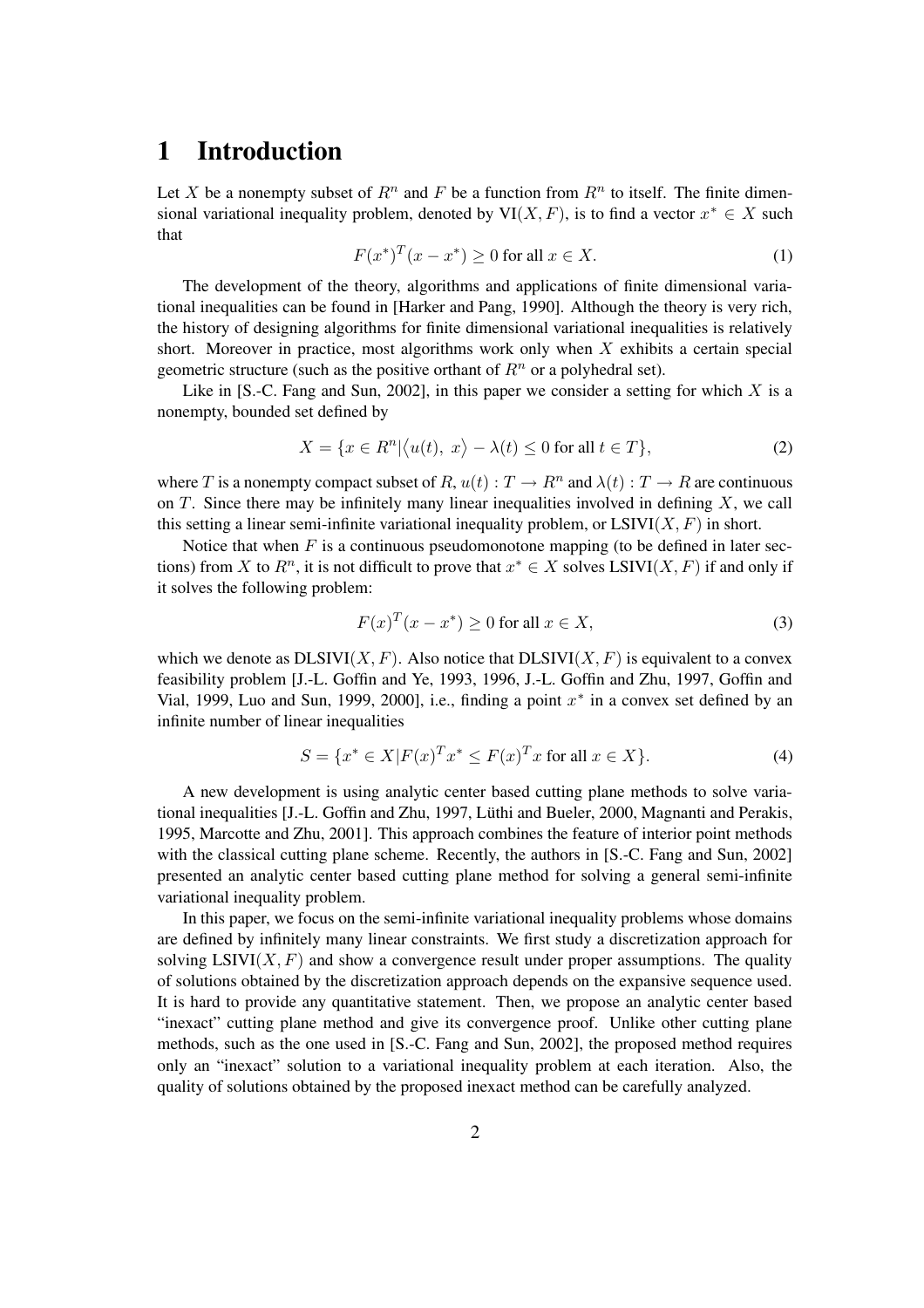This paper is organized as follows. Some preliminaries are given in Section 2. We discuss the discretization method for  $LSIVI(X, F)$  and show a convergence result in Section 3. An analytic center based inexact cutting plane method is proposed with a convergence proof in Section 4. The computational results over a set of problems are reported in Section 5. The paper is concluded in Section 6.

#### **2 Preliminaries**

Since an analytic center is usually defined at an interior point of a given region, we make the following "interior point" assumption throughout this paper: There exists an  $\hat{x} \in R^n$  such that

$$
\langle u(t), \hat{x} \rangle - \lambda(t) < 0 \text{ for all } t \in T. \tag{5}
$$

The interior point assumption assures that  $X$  has a nonempty interior. It is easy to see that X is a convex set. Moreover, the continuity of  $\langle u(t), x \rangle - \lambda(t)$  on  $R^n \times T$  implies that X is a closed set. Remember that in our setting, X is assumed to be bounded. Consequently, X is a nonempty, convex, and compact subset of  $R<sup>n</sup>$  and the next result follows:

**Proposition 1** [S.-C. Fang and Sun, 2002] Under the interior point assumption, if F is a continuous mapping from X to  $R<sup>n</sup>$ , then there exists a solution to LSIVI(X, F). Let us recall some definitions on the mappings commonly used for a variational inequality problem  $VI(X, F)$ .

**Definition 1** [J.-L. Goffin and Zhu, 1997, Marcotte and Zhu, 2001] A mapping F is said to be

• *monotone* on X if for every pair of points  $x, y \in X$ ,

$$
(F(x) - F(y))^T (x - y) \ge 0.
$$
 (6)

• *strongly monotone* on X if there exists  $\beta > 0$  such that for every pair of points  $x, y \in X$ ,

$$
(F(x) - F(y))^{T} (x - y) \ge \beta ||x - y||^{2}.
$$
 (7)

• *pseudomonotone* on X if for every pair of points  $x, y \in X$ ,

$$
F(x)^{T}(y-x) \ge 0 \text{ implies } F(y)^{T}(y-x) \ge 0. \tag{8}
$$

• *pseudomonotone-plus* on X if it is pseudomonotone on X and for every pair of points

$$
F(x)^{T}(y-x) = 0 \text{ and } F(y)^{T}(y-x) = 0 \text{ imply } F(x) = F(y). \tag{9}
$$

• *pseudo-co-coercive* with modulus  $\alpha > 0$  on X if for every pair of points  $x, y \in X$ ,

$$
F(x)^{T}(y-x) \ge 0 \text{ implies } F(y)^{T}(y-x) \ge \alpha \|F(x) - F(y)\|^{2}.
$$
 (10)

It is not difficult to see that a monotone mapping is pseudomonotone and a strongly monotone mapping is pseudo-co-coercive. Moreover, the following result can be found in [S.-C. Fang and Sun, 2002].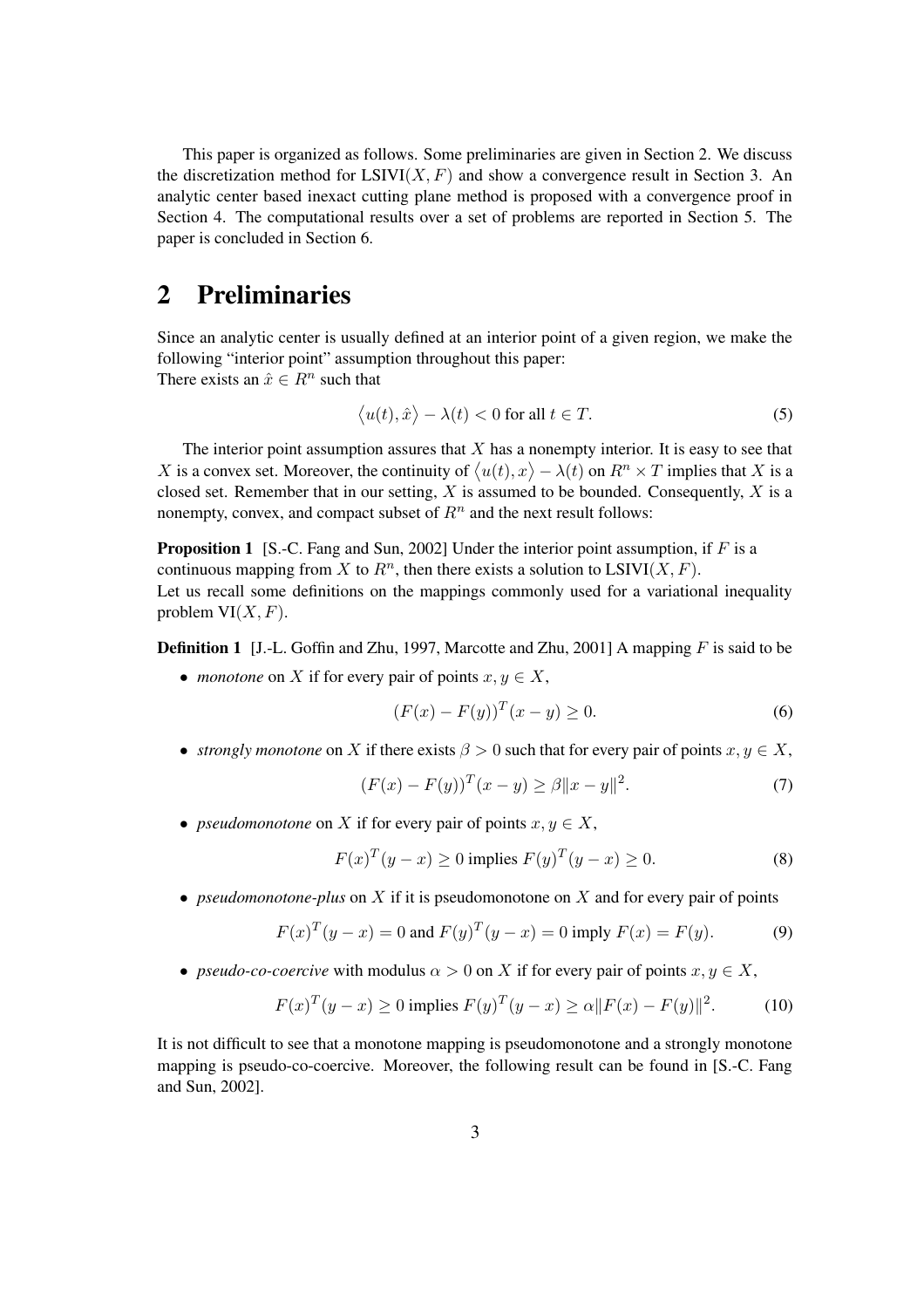**Proposition 2** Let  $F$  be a continuous pseudomonotone mapping over  $X$ . Under the interior point assumption,  $x^* \in X$  is a solution to  $LSIVI(X, F)$  if and only if  $x^*$  solves  $DLSIVI(X, F).$ 

The following concept of gap function  $g(x)$  associated with a general  $VI(X, F)$  will be utilized in this paper:

**Definition 2** Given a problem  $VI(X, F)$ , the gap function is defined to be

$$
g(x) = \max_{y \in X} \{ F(x)^T (x - y) \} \text{ for each } x \in X.
$$
 (11)

Note that  $g(x) \ge 0$  for each  $x \in X$  and  $g(x^*) = 0$  if and only if  $x^*$  is a solution to  $VI(X, F)$ . In general,  $g(x)$  may be nonconvex and nonsmooth. However, in our setting the value of  $g(x)$  can be computed by some semi-infinite programming algorithms [S.-C. Fang and Tsao, 1997, Reemtsen and Ruckmann, 1998, S.-Y. Wu and Lin, 1998]. Also note the following definition for any  $\varepsilon > 0$ :

**Definition** 3 A point  $\bar{x} \in X$  is called an  $\varepsilon$ -solution of the problem VI(X, F), if the gap function  $q(\bar{x}) < \varepsilon$ .

It is not difficult to see that, in this case,  $F(\bar{x})^T(x-\bar{x}) \geq -\varepsilon$  for all  $x \in X$ .

#### **3 Discretization approach for LSIVI**(X, F)

We first introduce a discretization approach for solving  $LSIVI(X, F)$ . Since T is a compact subset of R, there exists a positive-valued, strictly monotone decreasing function  $\Delta$  from the natural numbers N to the positive orthant  $R_+$  such that  $\Delta(n) \to 0$  as  $n \to \infty$  and an expansive sequence  ${T_i}$  of finite subsets of T with the property that for each  $t \in T$ , there exists an  $n_0 \in N$  such that, for  $n \ge n_0$ , there exists  $t' \in T_n$  with  $||t - t'|| \le \Delta(n)$ . Using  $T_i$ , we define

$$
\bar{X}_i = \{x \in R^n | \langle u(t), x \rangle - \lambda(t) \le 0 \text{ for all } t \in T_i \}
$$
\n(12)

Note that  $T_i$  is a finite subset of T and  $T_i \subset T_{i+1}$  for each i. Consequently,  $X \subset \overline{X}_{i+1} \subset \overline{X}_i$ .

Now consider the following variational inequality problem:

VI( $\bar{X}_i$ , F): Find  $x^i \in \bar{X}_i$  such that

$$
F(x^i)^T (x - x^i) \ge 0 \text{ for all } x \in \bar{X}_i.
$$
 (13)

The next result immediately follows:

**Lemma** 1 If  $\bar{X}_i$  is bounded and F is continuous on  $\bar{X}_i$ , then there exists a solution to VI  $(\bar{X}_i, F)$ .

*Proof.* It is not difficult to see that  $\bar{X}_i$  is a closed convex set. If  $\bar{X}_i$  is a bounded set, then  $\bar{X}_i$  is a compact convex set. Since F is continuous from  $\bar{X}_i$  to  $R^n$ , the result follows from [Holmes, 1975].

In this case, we let  $x^i$  be a solution of  $VI(\bar{X}_i, F)$ . Next we show that there exists a subsequence of  $\{x^i\}$  converging to a solution of LSIVI(X, F).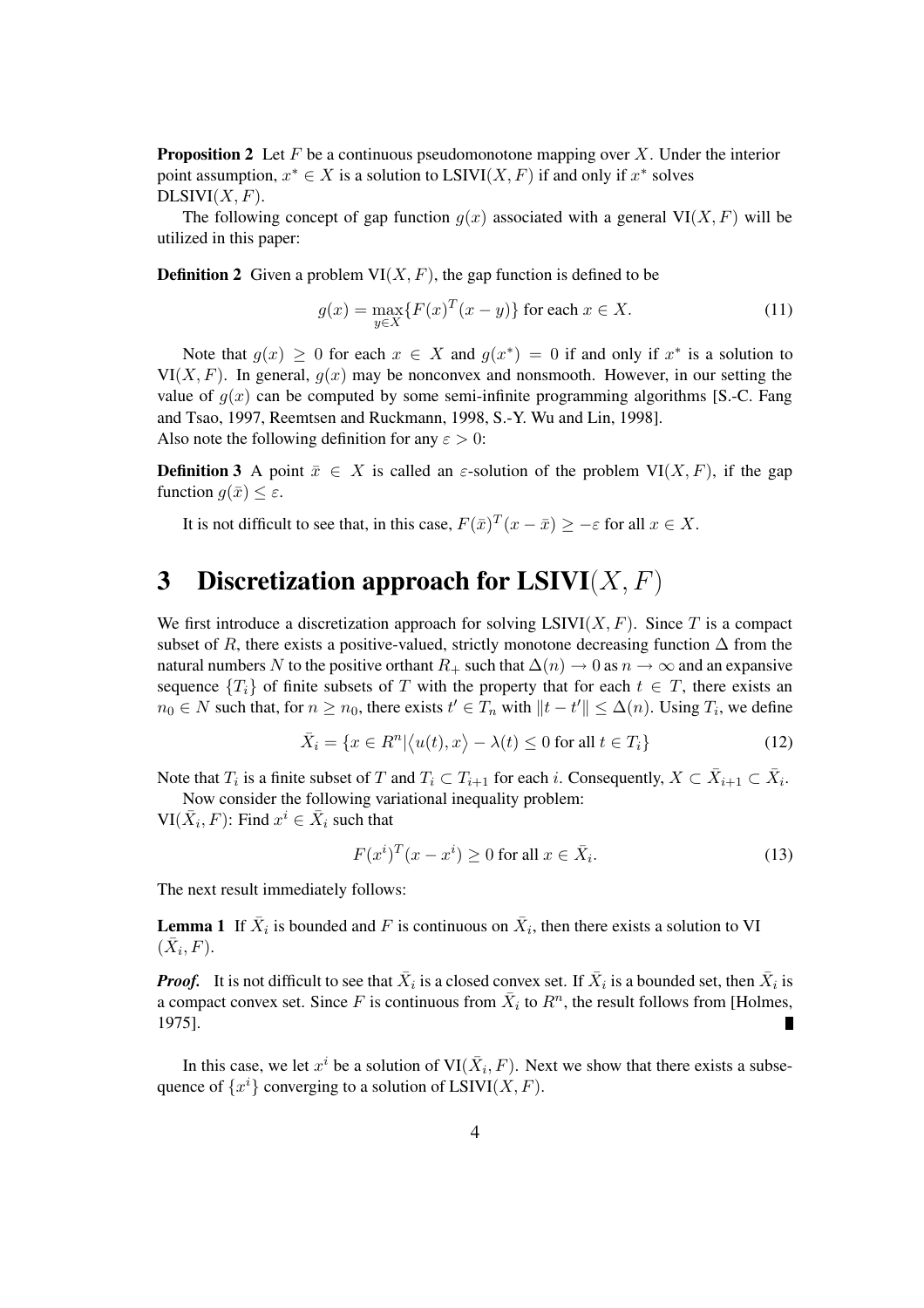**Theorem 1** If there exists an  $M > 0$  such that  $||x^i|| \leq M$  for each i, then there exists a subsequence  $\{x^{k_i}\}$  of  $\{x^i\}$  converging to the solution of LSIVI(X, F).

*Proof.* Since  $||x^i|| \leq M$ , there exists a subsequence  $\{x^{k_i}\}\$ converging to  $x^*$ . We claim that  $\langle u(t), x^* \rangle - \lambda(t) \leq 0, \forall t \in T$ . If not, there exists at least one  $\overline{t} \in T$  such that  $\langle u(\overline{t}), x^* \rangle \lambda(\bar{t}) > 0$ . Hence there exists an  $n_1 \in \{k_i\}$  such that

$$
\langle u(\bar{t}), x^n \rangle - \lambda(\bar{t}) > 0 \text{ for each } n \in \{k_i\} \text{ and } n \ge n_1. \tag{14}
$$

From the definition of  $T_i$ , there exists  $t_i \in T_i$  such that  $t_i \to \overline{t}$  as  $i \to \infty$ . Consequently, there exists  $n_2$  such that, for  $i > n_2$ ,

$$
\langle u(t_i), x^n \rangle - \lambda(t_i) \ge 0 \text{ for each } n \in \{k_i\} \text{ and } n \ge n_1. \tag{15}
$$

Choose  $n_3 \geq max\{n_1, n_2\}$ , then

$$
\langle u(t_{n_2}), x^{n_3} \rangle - \lambda(t_{n_2}) > 0. \tag{16}
$$

Since  $x^{n_3}$  is a solution of  $VI(\bar{X}_{n_3}, F)$ ,

$$
\langle u(t), x^{n_3} \rangle - \lambda(t) \le 0 \text{ for each } t \in T_{n_3}.
$$
 (17)

For  $t_{n_2} \in T_{n_2} \subseteq T_{n_3}$ , we know  $\langle u(t_{n_2}), x^{n_3} \rangle - \lambda(t_{n_2}) \leq 0$ . This contradicts (16). Hence  $\langle u(t), x^* \rangle - \lambda(t) \leq 0$  for any  $t \in T$ . Now we show that  $F(x^*)^T (x - x^*) \geq 0$  for each  $x \in X$ . If not, we assume there exists at least one  $\bar{x} \in X$  such that  $F(x^*)^T(\bar{x} - x^*) < 0$ . Since F is continuous, there exists  $\bar{n} \in \{k_i\}$  such that

$$
F(x^{\bar{n}})^T(\bar{x} - x^{\bar{n}}) < 0. \tag{18}
$$

On the other hand, since  $\bar{x} \in X \subset \bar{X}_{\bar{n}}$ , we have

$$
F(x^{\bar{n}})^T(\bar{x} - x^{\bar{n}}) \ge 0.
$$
\n<sup>(19)</sup>

П

This contradicts (18). Thus, for all  $x \in X$ ,  $F(x^*)^T(x - x^*) \ge 0$ .

Note that although Theorem 1 assures the convergence of the discretization approach, the quality of solutions obtained by this approach depends on the choice of the expansive sequence  ${T_i}$ . Usually finer discretization results in better approximation, however it is hard to provide a quantitative statement.

## **4 Inexact cutting plane approach for**  $LSIVI(X, F)$

In this section, we present an analytic center based inexact cutting plane method for solving  $LSIVI(X, F).$ 

Given  $t_1, ..., t_m$  be m points in T, define

$$
T_1 = \{t_1, ..., t_m\} \subset T
$$
\n(20)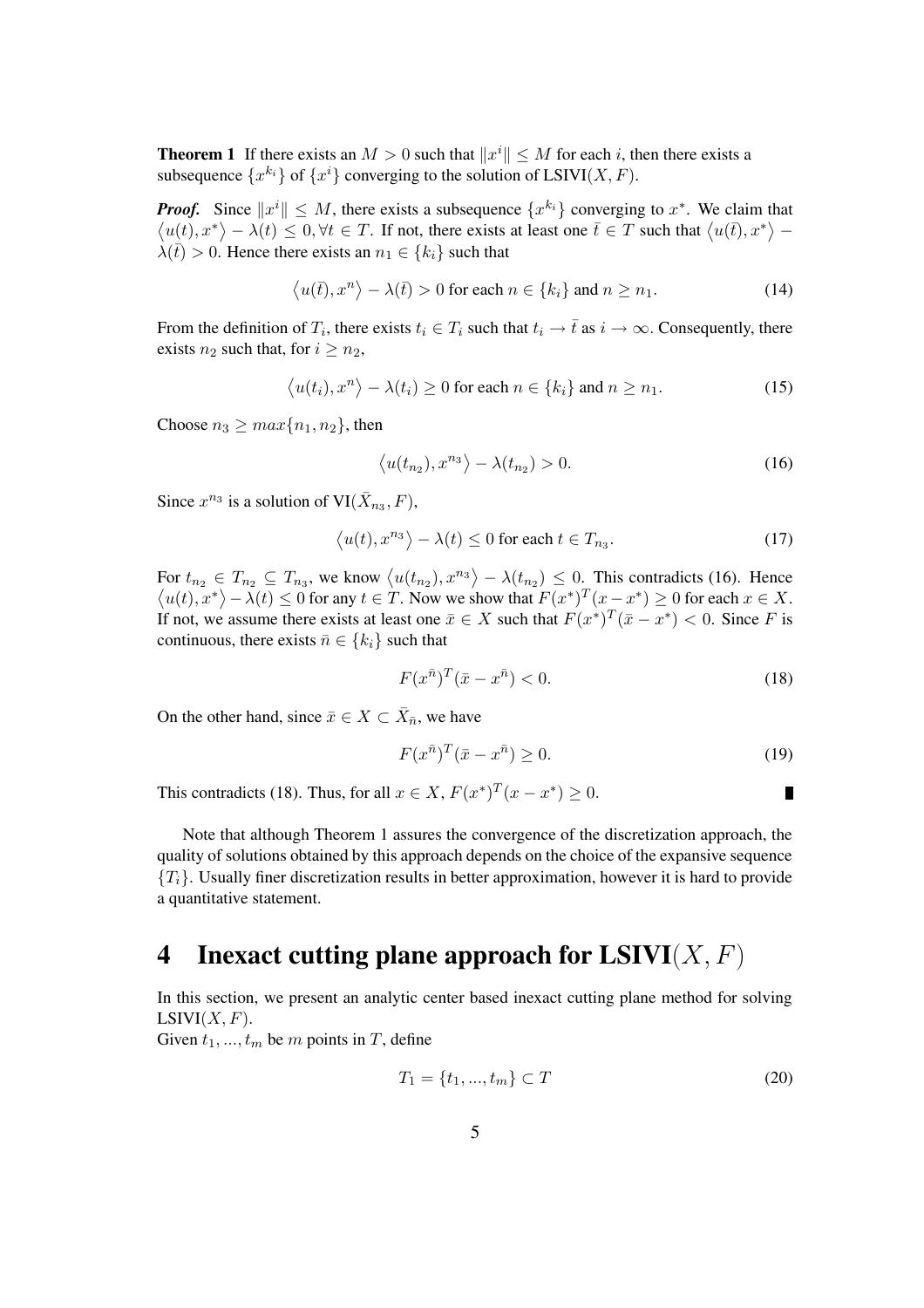and

$$
X_1 = \{x \in R^n | \langle u(t), x \rangle - \lambda(t) \le 0 \text{ for all } t \in T_1\}.
$$
 (21)

Since  $u: T_1 \subset T \to R^n$ , we can define an  $m \times n$  matrix A with  $A_i = u(t_i)$  being its *i*th row for  $i = 1, ..., m$ . Similarly, since  $\lambda : T_1 \to R$ , we define b to be an m vector with  $b_i = \lambda(t_i)$ being the *i*th component of b for  $i = 1, ..., m$ . Then  $X_1$  can be rewritten as a polyhedral set  $\{x \in R^n | Ax \leq b\}.$ 

For a variational inequality problem like  $VI(X_1, F)$ , J.-L. Goffin and Zhu presented an analytic center based cutting plane method to solve it [1997]. They showed that under some technical conditions such as F being pseudomonotone-plus and Lipschitz continuous on  $X_1$ , and the inequalities  $0 \le x \le e$  (where e is the vector of all 1's) are included in the system  $Ax \leq b$ , their algorithm either terminates with an exact solution of  $VI(X_1, F)$  in a finite number of iterations, or generates an infinite sequence  $\{x^k\}$  that has a subsequence converging to a solution of VI $(X_1, F)$ . In the latter case, when k is sufficiently large,  $x^k$  becomes an  $\varepsilon$ solution to  $VI(X_1, F)$ , for any given  $\varepsilon > 0$ .

Following this idea, we present an inexact cutting plane algorithm for solving  $LSIVI(X, F)$ .

- **Algorithm 4.1** *Given*  $\bar{\varepsilon} > 0$ ,  $\bar{\delta} \in (0, 1)$ ,  $T_1 = \{t_1, ... t_m\}$ , and  $X_1 = \{x \in R^n | \langle u(t), x \rangle \lambda(t) \leq 0$  for all  $t \in T_1$ *, set*  $k = 1$ .
- **Step 1.** *Find an*  $\bar{\varepsilon}(1-\bar{\delta})^k$ -solution  $x^k$  to  $VI(X_k, F)$ .
- **Step 2.** Let  $t_{m+k}$  be a maximizer of  $\langle u(t), x^k \rangle \lambda(t)$  over T.

 $\int f\left\langle u(t_{m+k}), x^k \right\rangle - \lambda(t_{m+k}) > 0$ , then go to Step 3.

*Otherwise, if*  $x^k$  *is an exact solution to*  $VI(X_k, F)$ *, then stop and output*  $x^k$ *.* 

*Otherwise, set*  $X_{k+1} \leftarrow X_k$ ,  $k \leftarrow k+1$ , *then go to Step 1.* 

**Step 3.** Let  $T_{k+1} = T_k \cup \{t_{m+k}\}\$  and  $X_{k+1} = \{x \in R^n | \langle u(t), x \rangle - \lambda(t) \leq 0 \text{ for all } t \in \mathbb{R} \}$  $T_{k+1}$ *). Update*  $k \leftarrow k+1$ *, go to Step 1.* 

Note that in Step 1, only an inexact solution to a subprogram  $VI(X_k, F)$  is needed at each iteration. This task can be carried out by using the analytic center cutting plane method proposed in [J.-L. Goffin and Zhu, 1997]. Also in Step 3, only one cutting plane is added in each time. Hence we say this is an analytic center based inexact cutting plane approach. Next we show a convergence result.

**Theorem 2** Algorithm 4.1 either (i) terminates with a solution to  $LSIVI(X, F)$  in a finite number of iterations at Step 2, or (ii) generates an infinite sequence that has a subsequence converging to a solution to  $LSIVI(X, F)$ .

*Proof.* (i) Suppose that the Algorithm 4.1 terminates in  $\bar{n}$  iterations. To meet the stopping criterion in Step 2, we know

$$
\langle u(t), x^{\bar{n}} \rangle - \lambda(t) \le 0 \text{ for all } t \in T,
$$
\n(22)

and

$$
F(x^{\bar{n}})^{T}(x - x^{\bar{n}}) \ge 0 \text{ for all } x \in X_{\bar{n}}.
$$
 (23)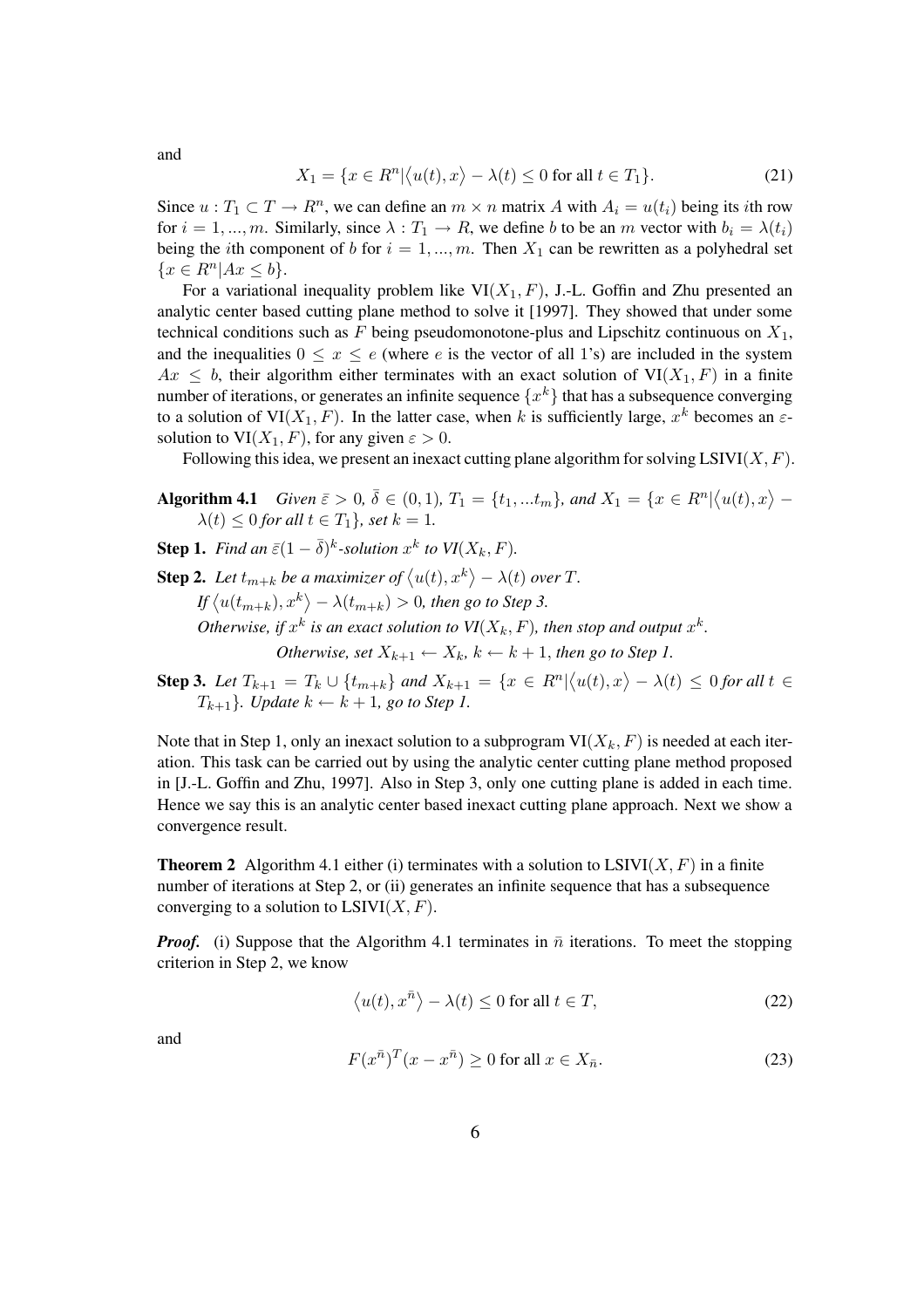Since  $X \subseteq X_{\bar{n}}$ , from (23), we have

$$
F(x^{\bar{n}})^{T}(x - x^{\bar{n}}) \ge 0 \text{ for all } x \in X.
$$
 (24)

From (22), we know  $x^{\bar{n}} \in X$ . Thus  $x^{\bar{n}}$  is a solution to LSIVI(X, F).

(ii) Assume that Algorithm 4.1 does not terminate in a finite number of iterations. Consider the sequence  $\{x^{n_i}\}$ , where each index  $n_i$  is obtained from Step 3 only. Like in [J.-L. Goffin and Zhu, 1997], the linear inequality system  $X_1 = \{x \in R^n | Ax \leq b\}$  is assumed to include the inequalities  $0 \le x \le e$ . Hence it is a compact set.

Since  $x^{n_i} \in X_{n_i} \subset X_1$  and  $t_{m+n_i} \in T$ , there exist subsequences  $\{x^{n_{k_i}}\}$  of  $\{x^{n_i}\}$  converging to  $x^* \in X_1$ , and  $\{t_{m+n_{k_i}}\}$  of  $\{t_{m+n_i}\}$  converging to  $t_* \in T$ . We claim that

$$
\langle u(t_{m+n_i}), x^* \rangle - \lambda(t_{m+n_i}) \le 0 \text{ for } i = 1, 2, \cdots
$$
 (25)

If not, then there exists a  $p \in N$  such that

$$
\langle u(t_{m+n_p}), x^* \rangle - \lambda(t_{m+n_p}) > 0 \tag{26}
$$

Since  $\{x^{n_{k_i}}\} \to x^*$ , there exists a sufficiently large  $q \in N$  such that  $n_q > m + n_p$  and

$$
\langle u(t_{m+n_p}), x^{n_q} \rangle - \lambda(t_{m+n_p}) > 0 \tag{27}
$$

Moreover,  $x^{n_q}$  is an  $\bar{\varepsilon}(1-\bar{\delta})^{n_q}$  solution of  $VI(X_{n_q}, F)$ , we know

$$
\langle u(t_{m+n_p}), x^{n_q} \rangle - \lambda(t_{m+n_p}) \le 0. \tag{28}
$$

Notice that (28) contradicts (27), we know (25) holds.

Let  $\bar{t}$  be a maximizer of the function  $\langle u(t), x^* \rangle - \lambda(t)$  over T. Since  $t_{m+n_{k_i}}$  is a maximizer of  $\langle u(t), x^{n_{k_i}} \rangle - \lambda(t)$  over T,

$$
\langle u(\bar{t}), x^{n_{k_i}} \rangle - \lambda(\bar{t}) \le \langle u(t_{m+n_{k_i}}), x^{n_{k_i}} \rangle - \lambda(t_{m+n_{k_i}}). \tag{29}
$$

Let  $i \to \infty$  in (29), we see

$$
\langle u(\bar{t}), x^* \rangle - \lambda(\bar{t}) \le \langle u(t_*) , x^* \rangle - \lambda(t_*) . \tag{30}
$$

It follows from (25) that

$$
\langle u(t_*) , x^* \rangle - \lambda(t_*) \le 0. \tag{31}
$$

Therefore,

$$
\langle u(\bar{t}), x^* \rangle - \lambda(\bar{t}) \le \langle u(t_*) , x^* \rangle - \lambda(t_*) \le 0,
$$
\n(32)

and hence  $x^* \in X$ . Now we show that

$$
F(x^*)^T(x - x^*) \le 0 \text{ for all } x \in X.
$$
 (33)

For each *i*, since  $x^{n_{k_i}}$  is an  $\bar{\varepsilon}(1-\bar{\delta})^{n_{k_i}}$  solution of  $VI(X_{n_{k_i}}, F)$ , we know

$$
F(x^{n_{k_i}})^T(x-x^{n_{k_i}}) \ge -\bar{\varepsilon}(1-\bar{\delta})^{n_{k_i}} \text{ for all } x \in X \subset X_{n_{k_i}}.\tag{34}
$$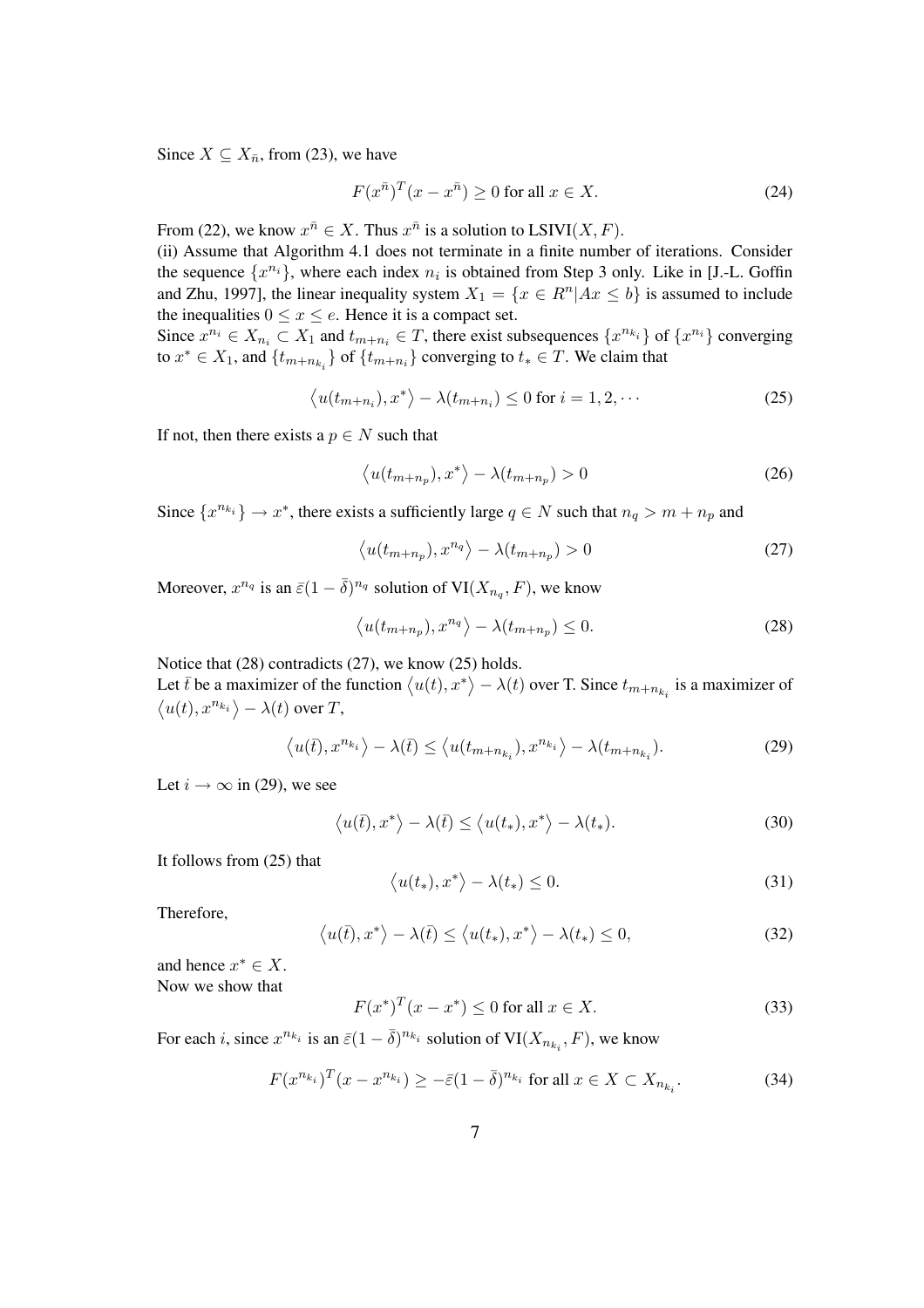When  $i \rightarrow \infty$ , we have

$$
F(x^*)^T(x - x^*) \ge 0 \text{ for all } x \in X. \tag{35}
$$

Thus  $x^*$  is a solution to  $LSIVI(X, F)$ .

Suppose that Algorithm 4.1 does not terminate in a finite number of iterations, but after s-th iteration we have a  $\bar{\varepsilon}(1-\bar{\delta})^s$ -solution  $x^s$  for VI( $X_s$ , F). Assume that there exists a small  $\delta' > 0$  such that

$$
\langle u(t), x^s \rangle - \lambda(t) \le \delta' \text{ for all } t \in T. \tag{36}
$$

From Theorem 2,  $x^s$  can be viewed as an approximate solution of LSIVI(X, F), if  $\delta' > 0$  is sufficiently small. An interesting, yet important, question is "how good such an approximate solution can be?" The following theorem addresses this issue under some technical conditions.

**Theorem 3** If there exists an  $\bar{x} \in R^n$  such that (i)  $\langle u(t), \bar{x} \rangle \ge 1$  for all  $t \in T$  and (ii)  $F(x)^T \bar{x} \ge 1$  for all  $x \in X$ , then  $x^s - \delta^* \bar{x}$ , where  $\delta^* = \max{\{\delta', \bar{\varepsilon}(1 - \bar{\delta})^s\}}$ , is a solution of  $LSIVI(X, F).$ 

*Proof.* Since for every  $t \in T$ 

$$
\langle u(t), x^s \rangle - \lambda(t) \le \delta'
$$
\n(37)

and

$$
\langle u(t), \delta^* \bar{x} \rangle \ge \delta^*,\tag{38}
$$

we know

$$
\langle u(t), x^s - \delta^* \bar{x} \rangle - \lambda(t) = \langle u(t), x^s \rangle - \lambda(t) - \langle u(t), \delta^* \bar{x} \rangle \le \delta' - \delta^* \le 0. \tag{39}
$$

Consequently,  $x^s - \delta^* \bar{x} \in X$ . Since for every  $x \in X$ 

$$
F(x)^{T}(x - x^{s}) \ge -\bar{\varepsilon}(1 - \bar{\delta})^{s}
$$
\n(40)

and

$$
F(x)^T(\delta^*\bar{x}) \ge \delta^*,\tag{41}
$$

we know

$$
F(x)^{T}(x - (x^{s} - \delta^{*} \bar{x})) = F(x)^{T}(x - x^{s}) + F(x)^{T}(\delta^{*} \bar{x})
$$
  
\n
$$
\geq -\bar{\varepsilon}(1 - \bar{\delta})^{s} + \delta^{*} \geq 0.
$$
\n(42)

Therefore,  $x^s - \delta^* \bar{x}$  is a solution of DLSIVI(X, F). From Proposition 2, we know  $x^s - \delta^* \bar{x}$ is also a solution of  $LSIVI(X, F)$ .

Notice that the condition assumed in Theorem 3 is a technical condition that may be difficult to check in general. But when it is satisfied, we know how close  $x^s$  can be a solution to  $LSIVI(X, F)$ . In some special cases, this technical condition can be verified easily. For example, if  $u(t) = (u_1(t), ..., u_n(t)) > 0$  for  $t \in T$  and  $F(x) = (F_1(x), ..., F_n(x)) > 0$  for  $x \in X$ , then the condition is clearly satisfied. Also notice that when the analytic center cutting plane algorithm of [J.-L. Goffin and Zhu, 1997] is used, under the assumption that  $F$  is pseudo co-coercive and Lipschitz continuous on  $X_i$ , an approximation solution  $x^i$  to  $VI(X_i, F)$  can be found in polynomial time. Therefore, in this case, an  $\varepsilon$ -solution of LSIVI(X, F) can be achieved in polynomial time.

Г

 $\blacksquare$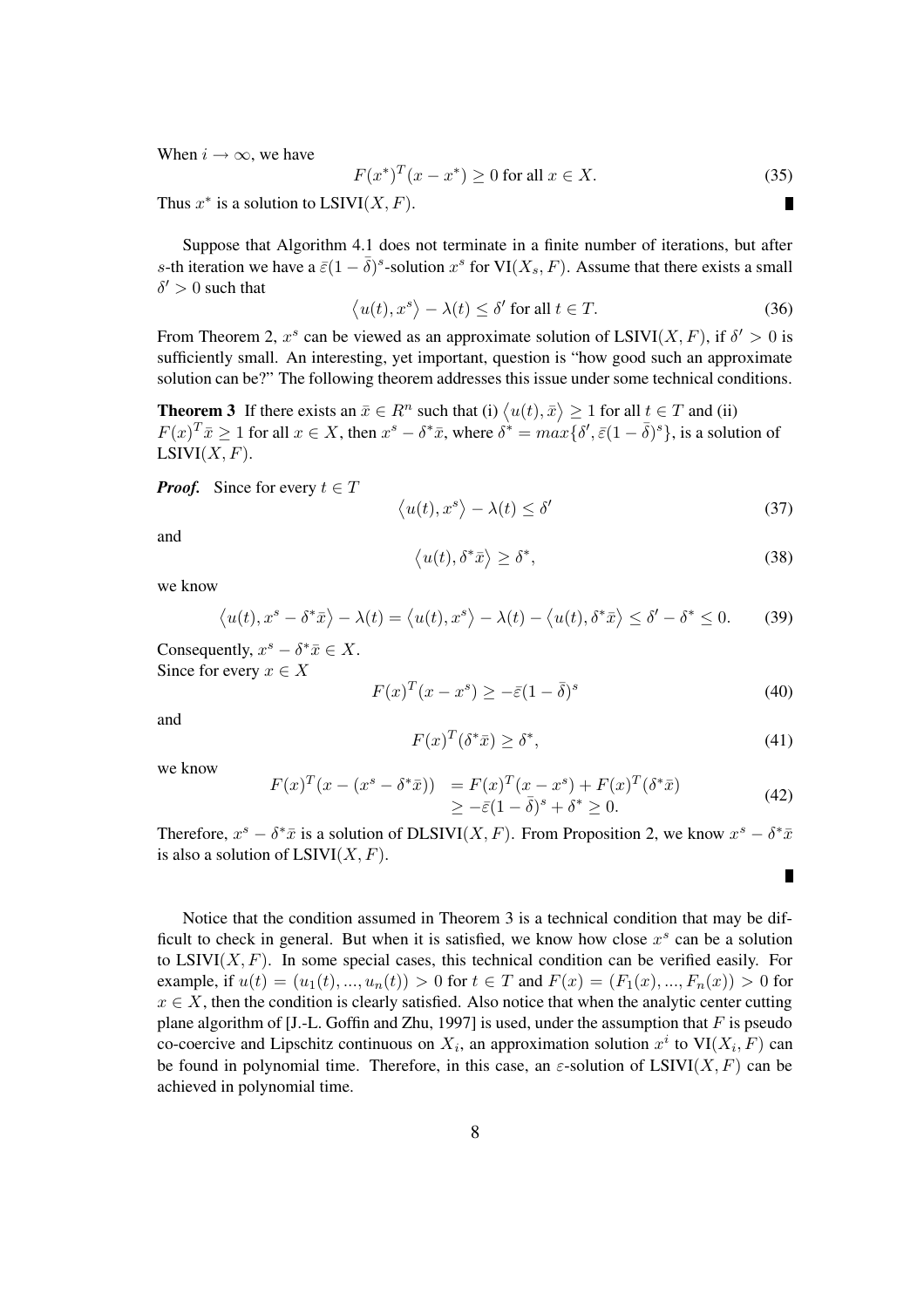#### **5 Numerical Examples**

In this section we provide numerical examples to illustrate the potentials of discretization and inexact cutting plane approaches. We have implemented both approaches in MATLAB on a 1000 MHz Pentium III personal computer running Linux. Recall that for both approaches, a finite dimensional variational inequality subproblem needs to be solved. For this purpose, we have implemented the method proposed by [J.-L. Goffin and Zhu, 1997]. To compute the approximate analytic center in Goffin's method, we have used Newton's linear approximation along with a dual scaling procedure [J.-L. Goffin and Ye, 1996]. We have assumed that an exact solution is found at this step, if the solution is within the accuracy of 1.0e-8. The following examples are studied in the sequel:

**Example 1**  $n = 7, T = [0, 1]$ , and

$$
X = \{x \in R^7 \mid \sum_{j=1}^7 t^{j-1} x_j \le \sum_{l=1}^4 t^{2l} + 1, \ t \in T \text{ and } 0 \le x_j \le 1, j = 1, \cdots, 7\},
$$
  

$$
F = (F_1, \cdots, F_7) \text{ with } F_j = x_j - \frac{1}{\sqrt{x_j}}, j = 1, \cdots, 7.
$$

**Example 2**  $n = 7, T = [0, 1]$ , and

$$
X = \{x \in R^7 \mid \sum_{j=1}^7 t^{j-1} x_j \le 4t^5 + 1, \ t \in T \text{ and } 0 \le x_j \le 1, j = 1, \cdots, 7\},\
$$
  

$$
F = (F_1, \cdots, F_7) \text{ with } F_j = 1 + 3x_j - \frac{1}{x_j^2}, j = 1, \cdots, 7.
$$

**Example 3**  $n = 7, T = [0, 1]$ , and

$$
X = \{x \in R^7 \mid \sum_{j=1}^7 t^{j-1} x_j \le 3t^5 + 2t^2 + \frac{1}{3}, \ t \in T \text{ and } 0 \le x_j \le 1, j = 1, \cdots, 7\},
$$
  

$$
F = (F_1, \cdots, F_7) \text{ with } F_j = \sqrt{x_j} - \frac{1}{x_j^2}, j = 1, \cdots, 7.
$$

Notice that, for the above examples the "interior point" assumption (5) is satisfied when we set  $\hat{x}$  to 0.1e (e is the vector of all 1's). To apply Goffin's method, the inequalities  $0 \le x \le e$ are included in the system of linear inequalities. Hence, the set  $X$  has become nonempty, convex and compact for each example.

First we have solved the examples using the inexact cutting plane approach (Algorithm 4.1). For all the examples,  $\bar{\varepsilon}$  and  $\bar{\delta}$  are set to 0.1 and 0.5, respectively. Also, the initial set  $T_1$  is taken as  $\{0.0, 1.0\}$ . The second column of Table 1 gives the number of iterations for finding the solution  $x^*$ . The third column shows  $x^*$  and the final partition  $T_k$  reported by the algorithm. Recall that in Step 2 of Algorithm 4.1 if  $x^k$  is not an exact solution, at the next iteration the algorithm moves back to Step 1 without adding a new cutting plane. Therefore, the number of iterations in the second column are higher than the number of partitions in the third column.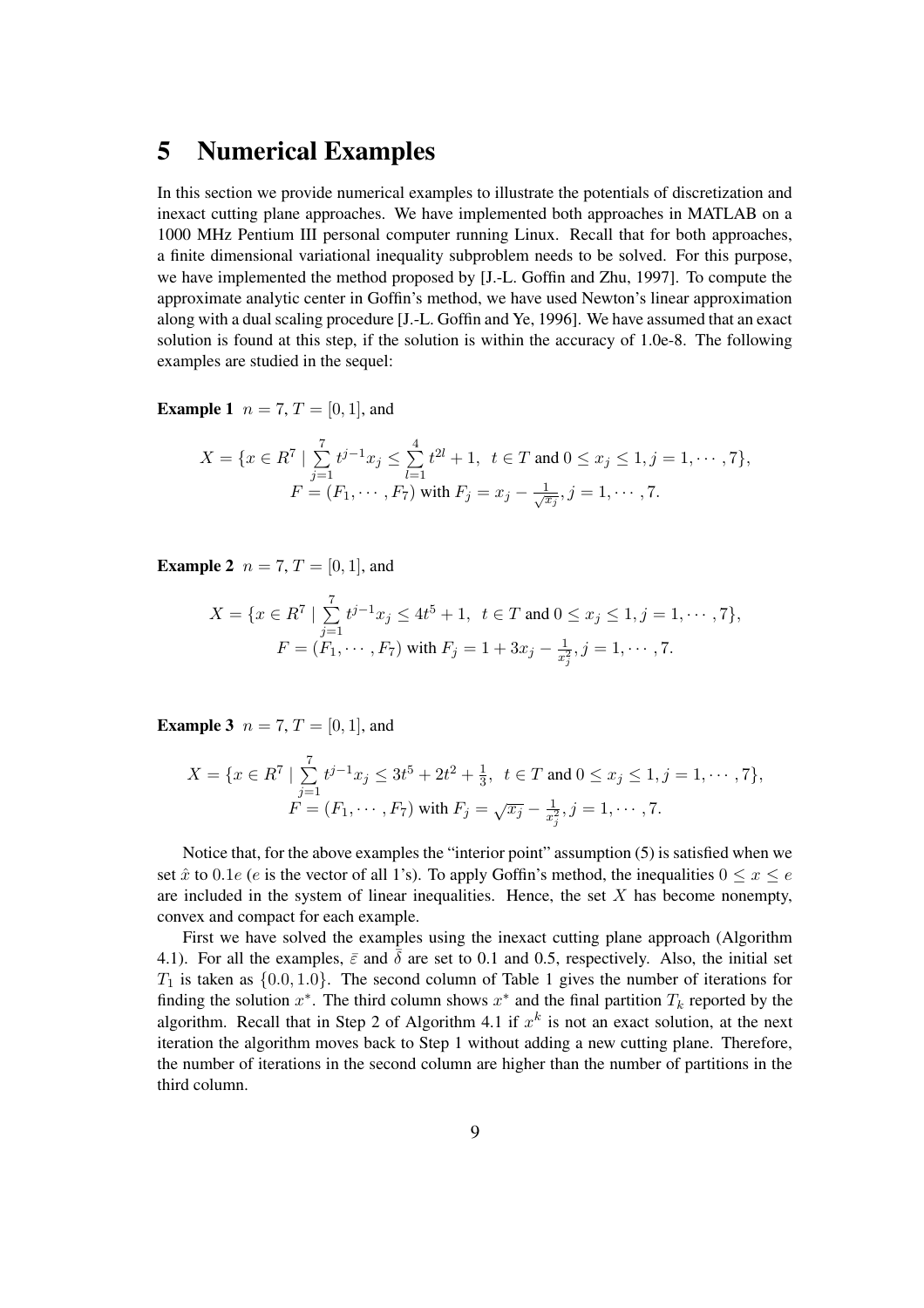| EX. | k. | $x^*$ and $T_k$                                                                                                                               |
|-----|----|-----------------------------------------------------------------------------------------------------------------------------------------------|
|     | 12 | $x^* = (0.4999, 0.5662, 0.6297, 0.6853, 0.7344, 0.7769, 0.8123)^T$<br>$T_{12} = \{0.0, 0.8136, 0.8270, 0.8287, 0.8299, 0.8335, 1.0\}$         |
|     |    | $x^* = (0.5080, 0.5361, 0.5564, 0.5699, 0.5797, 0.5862, 0.5902)^T$<br>$T_{11} = \{0.0, 0.6468, 0.6482, 0.6733, 1.0\}$                         |
|     |    | $x^* = (0.2764, 0.4799, 0.7236, 0.8933, 0.9662, 0.9899, 0.9968)^T$<br>$T_{15} = \{0.0, 0.2890, 0.2903, 0.2906, 0.2914, 0.3074, 0.6045, 1.0\}$ |

Table 1: Solutions using the inexact cutting plane approach.

| Ex.           | <b>NOP</b> |                                                                  |
|---------------|------------|------------------------------------------------------------------|
|               | 10         | $x^* = (0.4782, 0.5594, 0.6316, 0.6986, 0.7537, 0.8027, 0.8399)$ |
|               | 20         | $x^* = (0.5058, 0.5715, 0.6301, 0.6839, 0.7305, 0.7712, 0.8055)$ |
|               | 40         | $x^* = (0.4958, 0.5659, 0.6306, 0.6867, 0.7364, 0.7793, 0.8158)$ |
|               | 80         | $x^* = (0.4987, 0.5663, 0.6303, 0.6856, 0.7340, 0.7781, 0.8128)$ |
| $\mathcal{D}$ | 10         | $x^* = (0.5100, 0.5413, 0.5623, 0.5763, 0.5845, 0.5899, 0.5933)$ |
|               | 20         | $x^* = (0.5084, 0.5360, 0.5559, 0.5699, 0.5795, 0.5858, 0.5901)$ |
|               | 40         | $x^* = (0.5084, 0.5359, 0.5560, 0.5698, 0.5796, 0.5857, 0.5901)$ |
|               | 80         | $x^* = (0.5082, 0.5360, 0.5560, 0.5700, 0.5797, 0.5859, 0.5901)$ |
| $\mathcal{R}$ | 10         | $x^* = (0.2785, 0.4767, 0.7145, 0.8860, 0.9603, 0.9874, 0.9963)$ |
|               | 20         | $x^* = (0.2785, 0.4766, 0.7143, 0.8852, 0.9623, 0.9880, 0.9970)$ |
|               | 40         | $x^* = (0.2769, 0.4793, 0.7214, 0.8914, 0.9645, 0.9892, 0.9969)$ |
|               | 80         | $x^* = (0.2760, 0.4802, 0.7246, 0.8930, 0.9664, 0.9902, 0.9970)$ |

Table 2: Solutions using the discretization approach.

Table 2 shows the solutions found by the discretization approach. The set  $T$  has been divided into equally spaced partitions, and to analyze the effect of finer discretization, the number of partitions (NOP) has been varied from 10 to 80. The second column gives the NOP required to achieve  $x^*$  in the last column.

From Table 1, we see that the inexact cutting plane approach converges to the solutions of the three examples with only 6, 4, and 7 partitions, respectively. In the meanwhile, the third column in Table 2 shows that the discretization approach converges to the corresponding solutions at the expense of more partitions. Also note that, finer partitioning for the discretization approach leads to solutions that are closer to the solutions confirmed by the inexact cutting plane approach.

### **6 Conclusion**

In this paper, we have studied a special class of variational inequalities over a domain defined by infinitely many linear inequalities. A discretization approach for solving such problems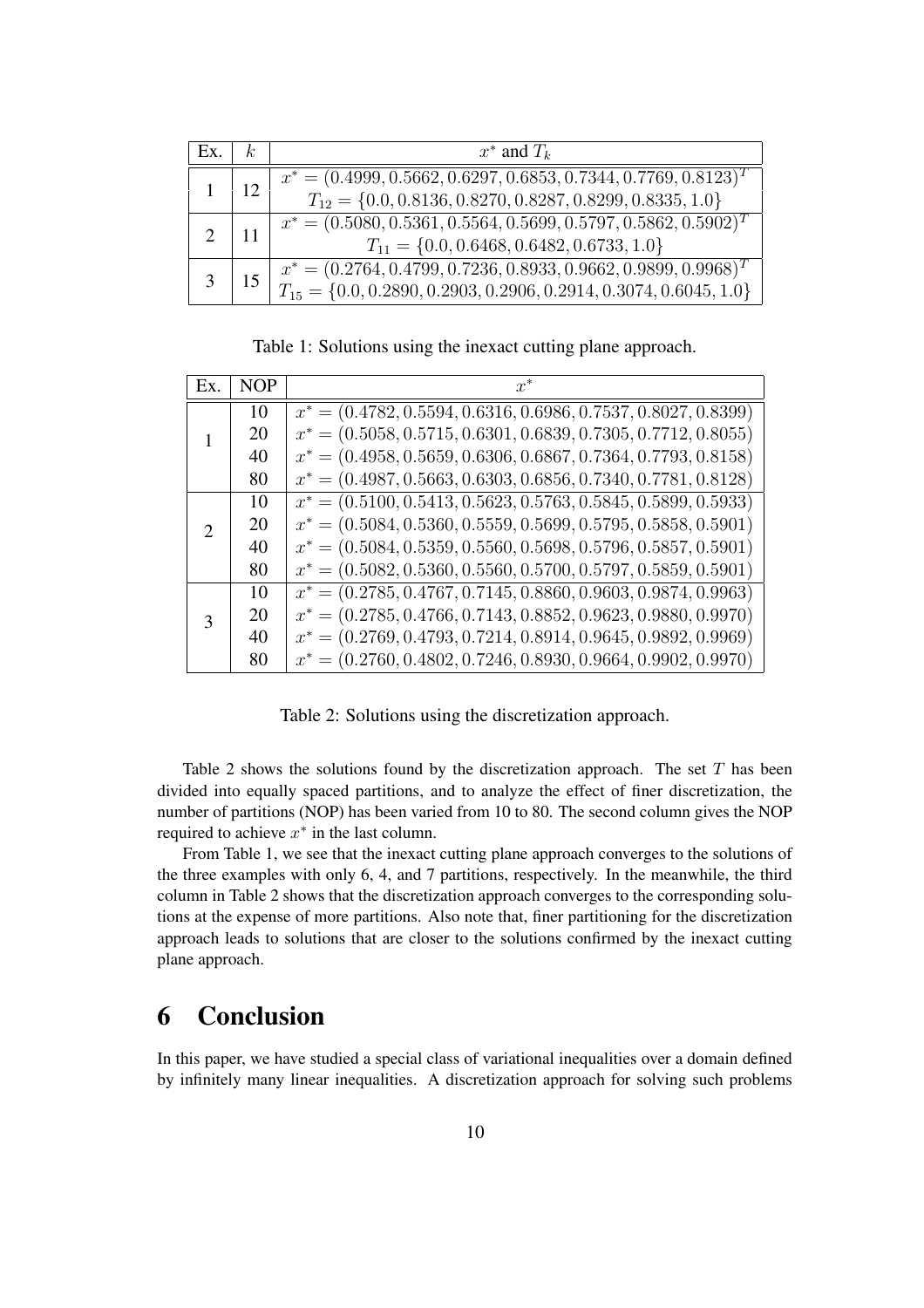is introduced with a convergence proof. We also propose an "inexact" cutting plane method based on analytic centers. A convergence proof and several numerical examples are included. Under proper conditions, we can examine the quality of solutions obtained. In particular, an  $\varepsilon$ -optimal solution can be generated by the proposed algorithm in polynomial time.

#### **References**

- J.-L. Goffin and J.-P. Vial. Convex nondifferentiable optimization: a survey focused on the analytic center cutting plane method. Technical report, Department of Management Studies, University of Geneva, Switzerland, 1999.
- P. T. Harker and J.-S. Pang. Finite-dimensional variational inequality and nonlinear complementarity problems: a survey of theory, algorithms and applications. *Mathematical Programming*, 48:161–220, 1990.
- R. B. Holmes. *Geometric Functional Analysis and Its Applications*. Springer-Verlag, New York, 1975.
- P. Marcotte J.-L. Goffin and D. Zhu. An analytic center cutting plane method for pseudomonotone variational inequalities. *Operations Research Letters*, 20:1–6, 1997.
- Z. Luo J.-L. Goffin and Y. Ye. Complexity analysis of an interior cutting plane method for convex feasibility problems. *SIAM J. Optimization*, 6:638–652, 1996.
- Z.-Q. Luo J.-L. Goffin and Y. Ye. On the complexity of a column generation algorithm for convex or quasiconvex feasibility problems. In Hearn W. W. Hager, D. W and P. M. Pardalos, editors, *Large Scale Optimization: State of The Art*. Kluwer Academic Publishers, 1993.
- Z.-Q. Luo and J. Sun. An analytic center based column generation algorithm for convex quadratic feasibility problems. *SIAM J. Optimization*, 9:217–235, 1999.
- Z.-Q. Luo and J. Sun. A polynomial cutting surfaces algorithm for the convex feasibility problem defined by self-concordant inequalities. *Computational Optimization and Applications*, 15:167–191, 2000.
- H.-J. Lüthi and B. Bueler. An analytical center quadratic cut method for strongly monotone variational inequality problems. *SIAM J. Optimization*, 10:415–426, 2000.
- T. L. Magnanti and G. Perakis. A unifying geometric solution framework and complexity analysis for variational inequalities. *Mathematical Programming*, 71:327–351, 1995.
- P. Marcotte and D. Zhu. A cutting plane method for solving quasimonotone variational inequalities. *Computational Optimization and Applications*, 20:317–324, 2001.
- R. Reemtsen and J.-J. Ruckmann, editors. *Semi-Infinite Programming*. Kluwer Academic Publishers, The Netherlands, 1998.